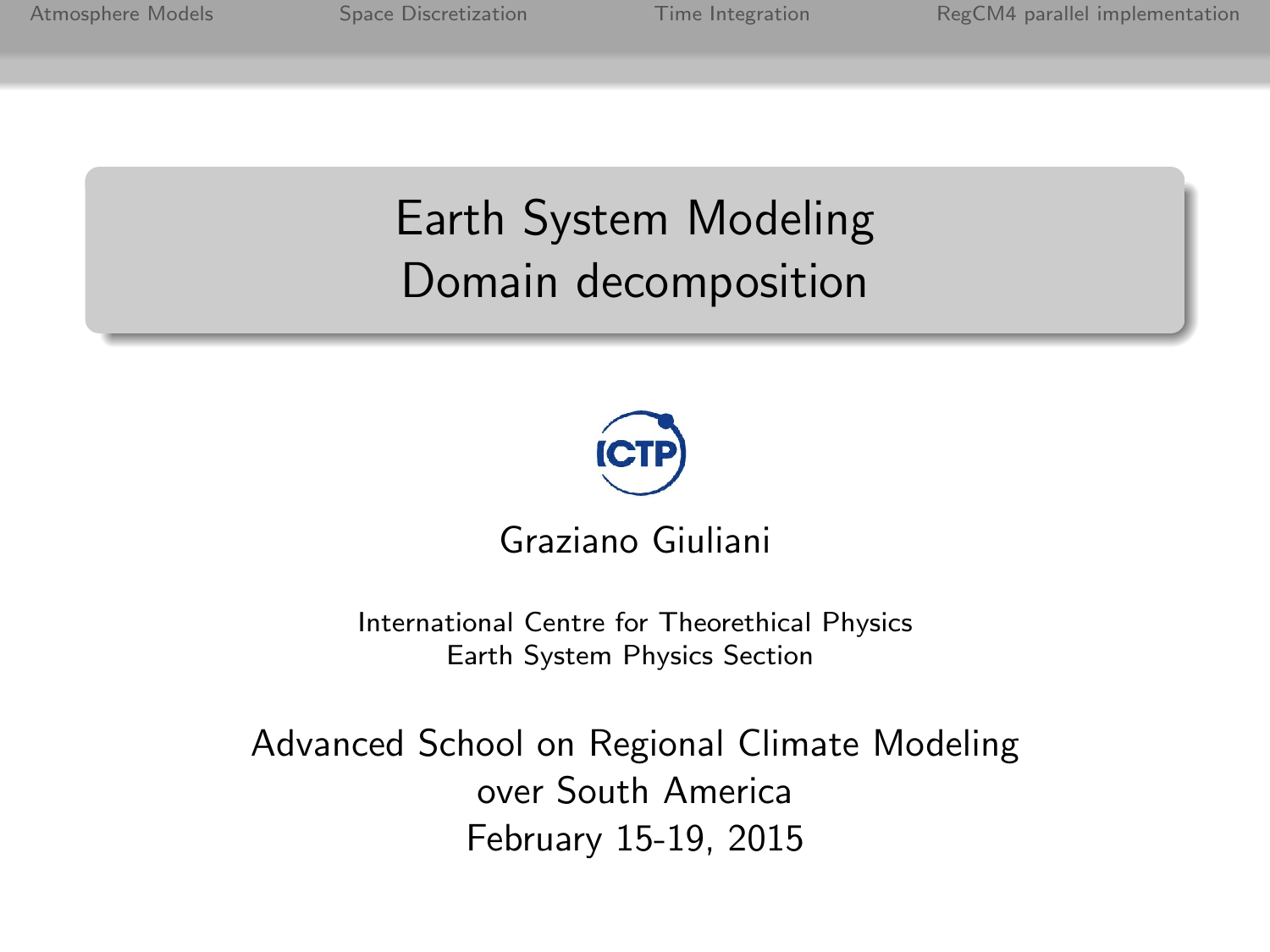# <span id="page-1-0"></span>Modelling the Atmosphere : The Equations



$$
\frac{\partial \rho}{\partial t} + \nabla \cdot (\rho \mathbf{u}) = 0 \tag{1}
$$

$$
\frac{\partial \mathbf{u}}{\partial t} = -\nabla K - (2\Omega + \zeta) \times \mathbf{u} - \frac{1}{\rho} \nabla p + \nabla \Phi + \mathbf{F}_{ep}
$$
(2)

$$
\frac{\partial(\rho\epsilon)}{\partial t} + \nabla \cdot [(\rho\epsilon + p + \mathbf{F}_R) \cdot \mathbf{u}] = 0 \tag{3}
$$

$$
p = \rho RT \tag{4}
$$

with:

- $\bullet$  Mass Density  $\rho$  , Pressure  $p$  , Temperature  $T$  , Velocity  $\bf{u}$  , Gravity Potential  $\Phi$  , Cinetic Energy  $K = \mathbf{u}^2/2$ , Relative Vorticity  $\zeta = \nabla \times \mathbf{u}$
- $\bullet$  Rotation Velocity of the Earth  $\Omega$  , Ideal Gas Constant for dry air  $R$
- Total energy per unit mass  $\epsilon = c_p T + K$ ,  $c_p$  = Specific heat at constant pressure, Radiation Heat Flux  $\mathbf{F}_R$ , Total external and parametrized forces  $\mathbf{F}_{en}$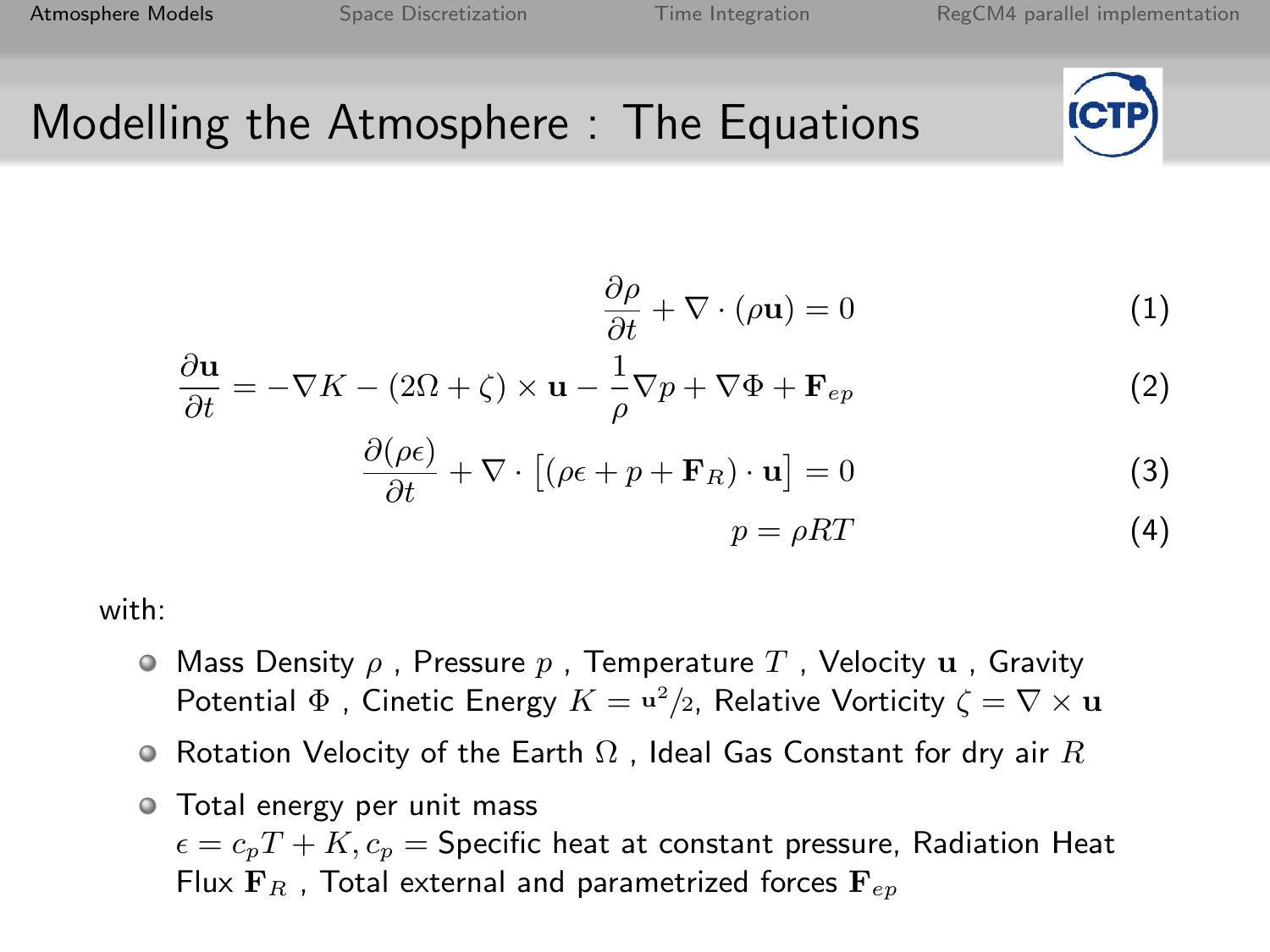### Modeling the Atmosphere : The Problem



The set of governing equations for the atmosphere are examples of system of nonlinear partial differential equations (PDEs), to be solved on some spatial domain  $\mathscr D$  and time interval  $[0, t_f]$ , given suitable boundary (BC) and initial (IC) conditions. Therefore the typical problem to be solved in ESM is an intial/boundary value problem of the (general) form:

$$
\frac{\partial \psi}{\partial t} = \mathcal{L}(\psi)
$$
\n
$$
\psi(0) = \psi_0
$$
\n
$$
\psi(\mathcal{B}) = \Psi_{\mathcal{B}}(t)
$$
\n(6)\n(7)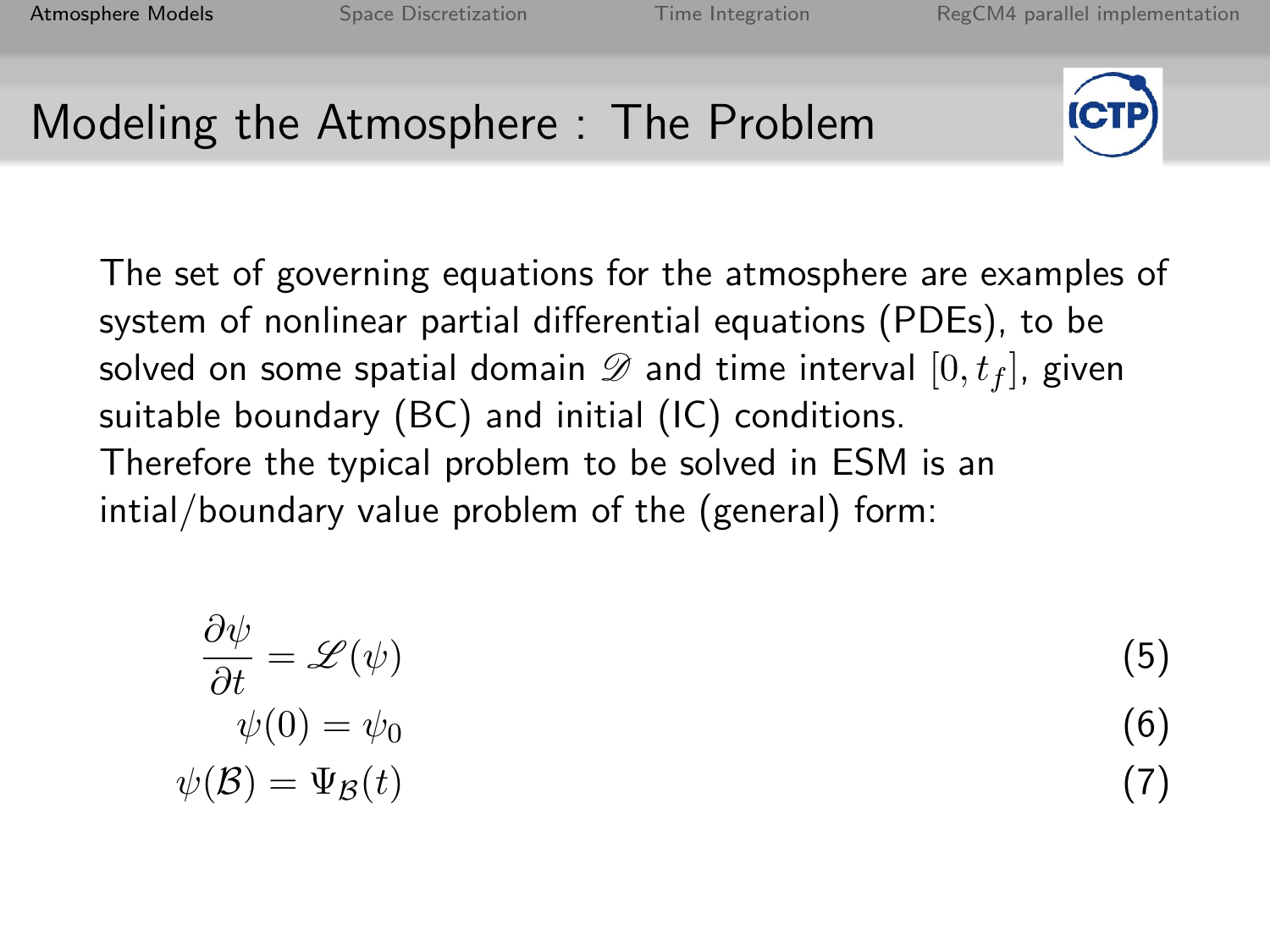# Modeling the Atmosphere : The Challenge



The Problem is typically highly nonlinear. As a consequence:

- There is an interaction between different space scales.
- The system is chaotic, i.e. the solution is strongly dependent on the initial conditions. Therefore:
	- Ergodic hypothesis is made
	- Ensemble simulations are considered
- Even if you can prove that it is well posed, in general it is not possible to find a representation formula for its solution  $\psi(\mathbf{x},t)$ .
- An approximation  $\phi$  of the solution  $\psi$  has to be searched, through the introduction of suitable:
	- Space discretization techniques
		- Parametrization of unresolved sub-grid processes
	- Time integration techniques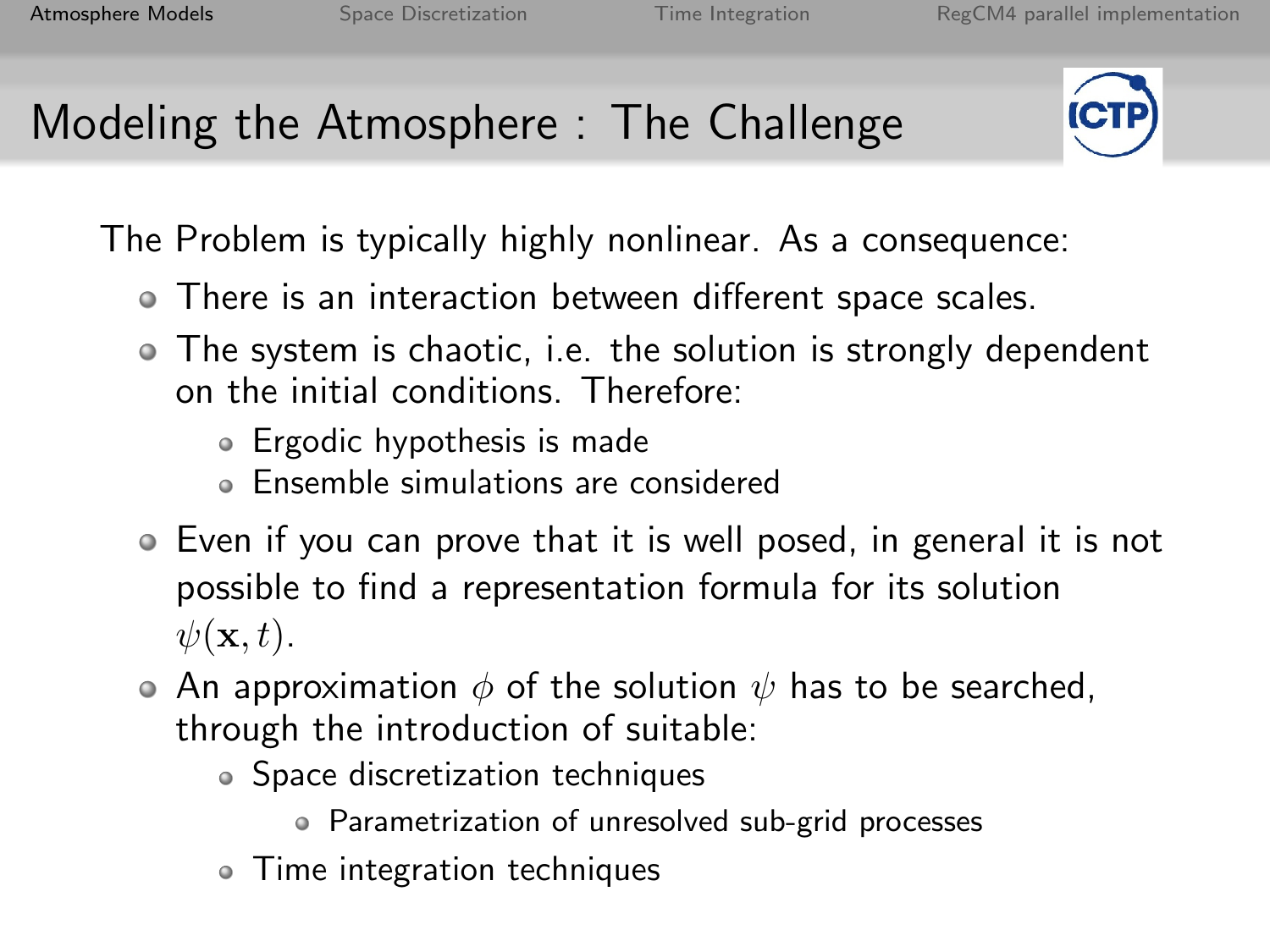#### <span id="page-4-0"></span>Space Discretization



The original domain  $\mathscr D$  is replaced by a spatially discretized domain  $\mathscr{D}_h$  and the original problem is replaced by:

$$
\frac{\partial \phi_i}{\partial t} = \mathscr{L}_h(\phi)_i, \quad i = 1, 2, \dots m \tag{8}
$$

$$
\phi_i(0) = (\phi_0)_i, \quad i = 1, 2, \dots m \tag{9}
$$

$$
\phi(\mathcal{B}_h) = \Phi_{\mathcal{B}_h}(t) \tag{10}
$$

where:

- $\circ$   $\mathscr{L}_h$ denotes a discrete approximation of the continuous differential operator  $\mathscr L$
- $\bullet$  h denotes the tipical size of the discrete spatial elements and determine the resolution of the spatial discretization.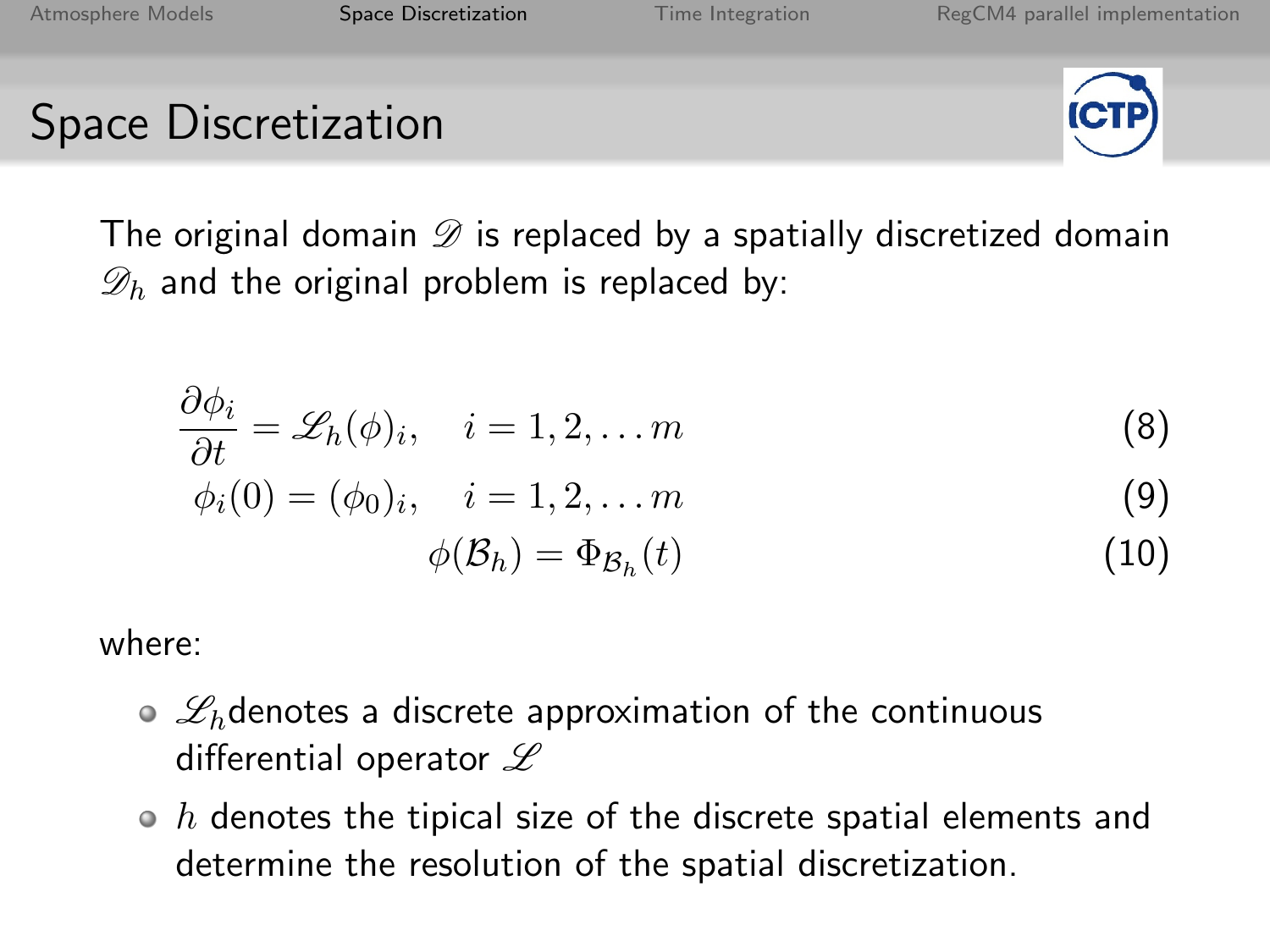### Methods



This semi-discrete problem is a system of ( generally nonlinear ) Ordinary Differential Equations (ODEs) whose unknowns  $\phi_i$  are approximations of the continuous solutions  $\psi$ . Main approaches:

- **1** Finite Differences
- **Finite Volumes**
- <sup>3</sup> Spectral Transform
- <sup>4</sup> Galerkin Methods / Projection methods (Finite Element, Spectral Element, Discontinuous Galerkin)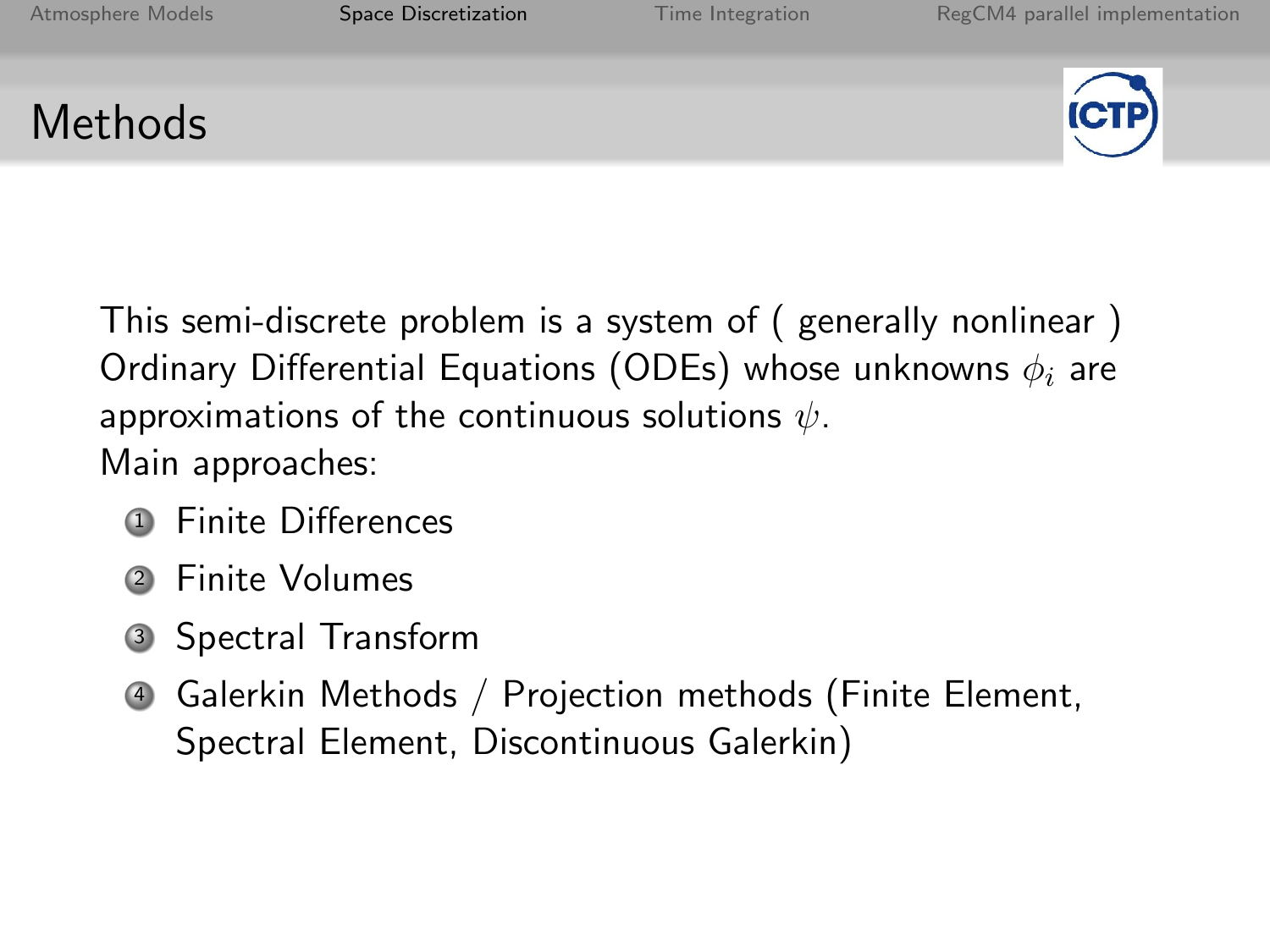# Finite Differences



- $\mathscr{D}=x_i,\quad i=1,\ldots m$ , called grid, is a regular array of discrete locations, called nodes.  $h = \Delta x$  is the average spacing between nodes.
- $\phi_i(t) \approx \psi(x_i, t)$
- $\circ$   $\mathscr{L}_h$  is obtained by replacing derivatives present in  $\mathscr L$  with finite difference quotients

Example in 1D:

\n- If 
$$
\mathscr{D} = [0, L]
$$
 and  $\mathscr{L}(\psi) = \psi'$ , then
\n- $\mathscr{D} = \{x_i = ih, \quad i = 1, \ldots m\}$  with  $h = \Delta x = L/m$
\n- $\mathscr{L}_h(\phi)_i = \frac{(\phi_{i+1} - \phi_{i-1})}{2h}$
\n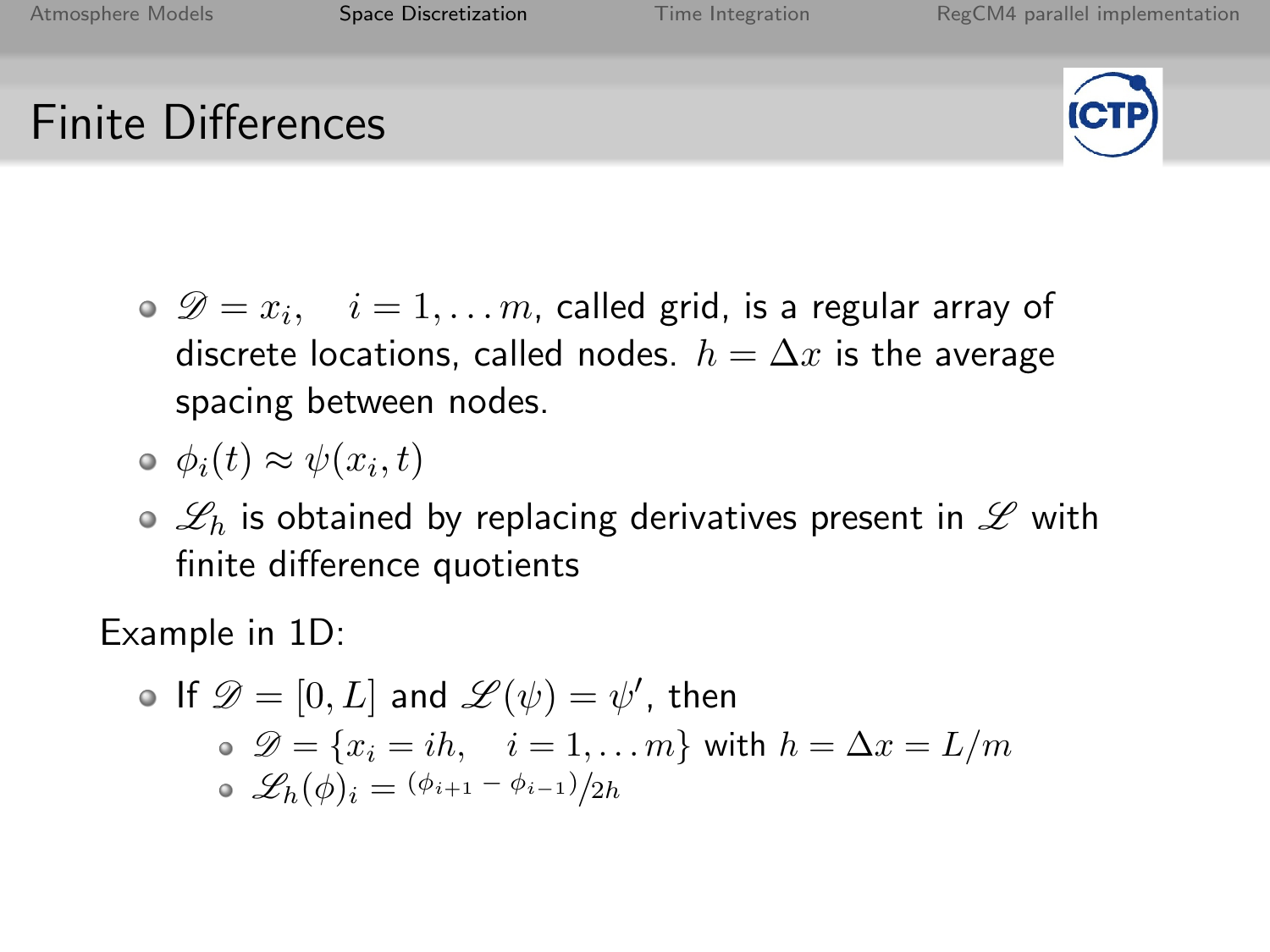н

#### Shallow Water Equations



Example problem is the so called Shallow Water Equations, small amplitude wawes in a shallow basin of rest depth  $H$ . Given  $h$  the free surface wave amplitude with  $h \ll H$  and g the gravity acceleration:

$$
\frac{\partial h}{\partial t} + H \frac{\partial u}{\partial x} = 0 \tag{11}
$$
\n
$$
\frac{\partial u}{\partial t} + g \frac{\partial h}{\partial x} = 0 \tag{12}
$$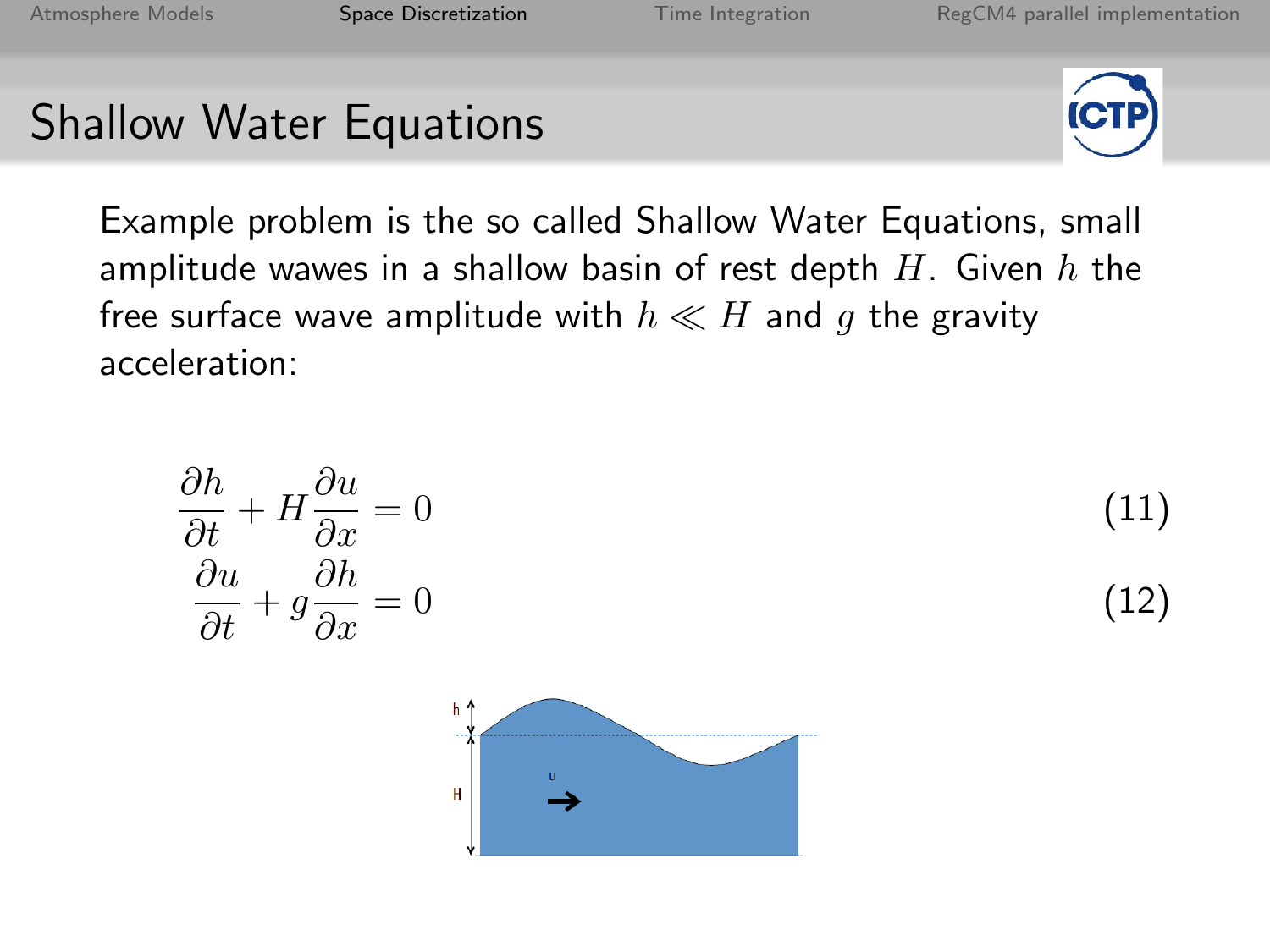# SWE discretization





$$
\frac{\partial h_i}{\partial t} + H \frac{u_{i+1} - u_{i-1}}{2\Delta x}
$$
\n
$$
\frac{\partial u_i}{\partial t} + g \frac{h_{i+1} - h_{i-1}}{2\Delta x}
$$
\n(14)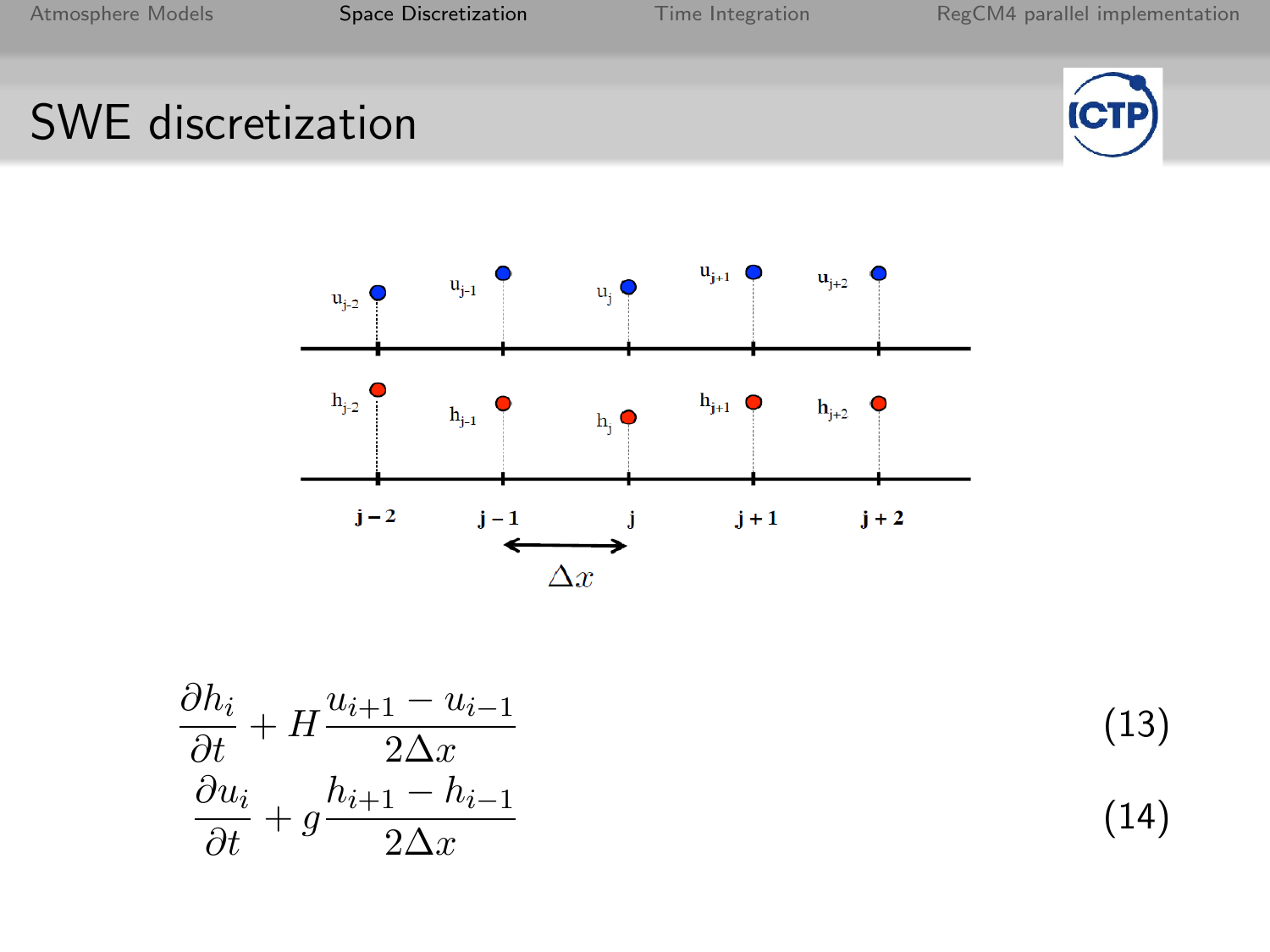# Staggering in 1D





$$
\frac{\partial h_i}{\partial t} + H \frac{u_{i+1/2} - u_{i-1/2}}{\Delta x}
$$
\n
$$
\frac{\partial u_i}{\partial t} + g \frac{h_{i+1/2} - h_{i-1/2}}{\Delta x}
$$
\n(15)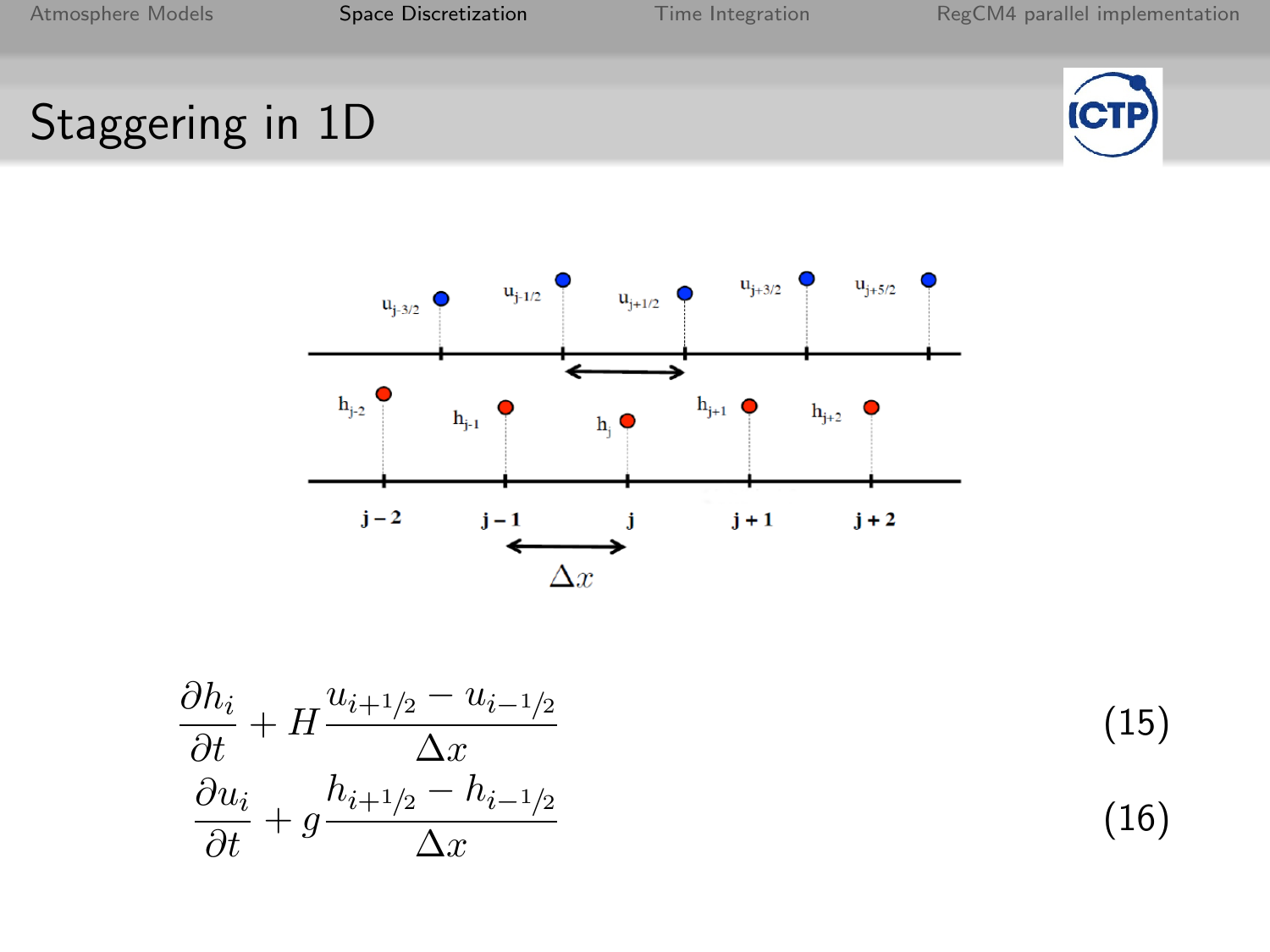# Staggering in 2D



Example of Arakawa B staggering with nesting:



- easy to implement
- you need to be careful to ensure shape conservation and avoid spurious wave solutions
- tipically not high order accurate
- not easy to introduce adaptivity
- heavily in Atmospheric Models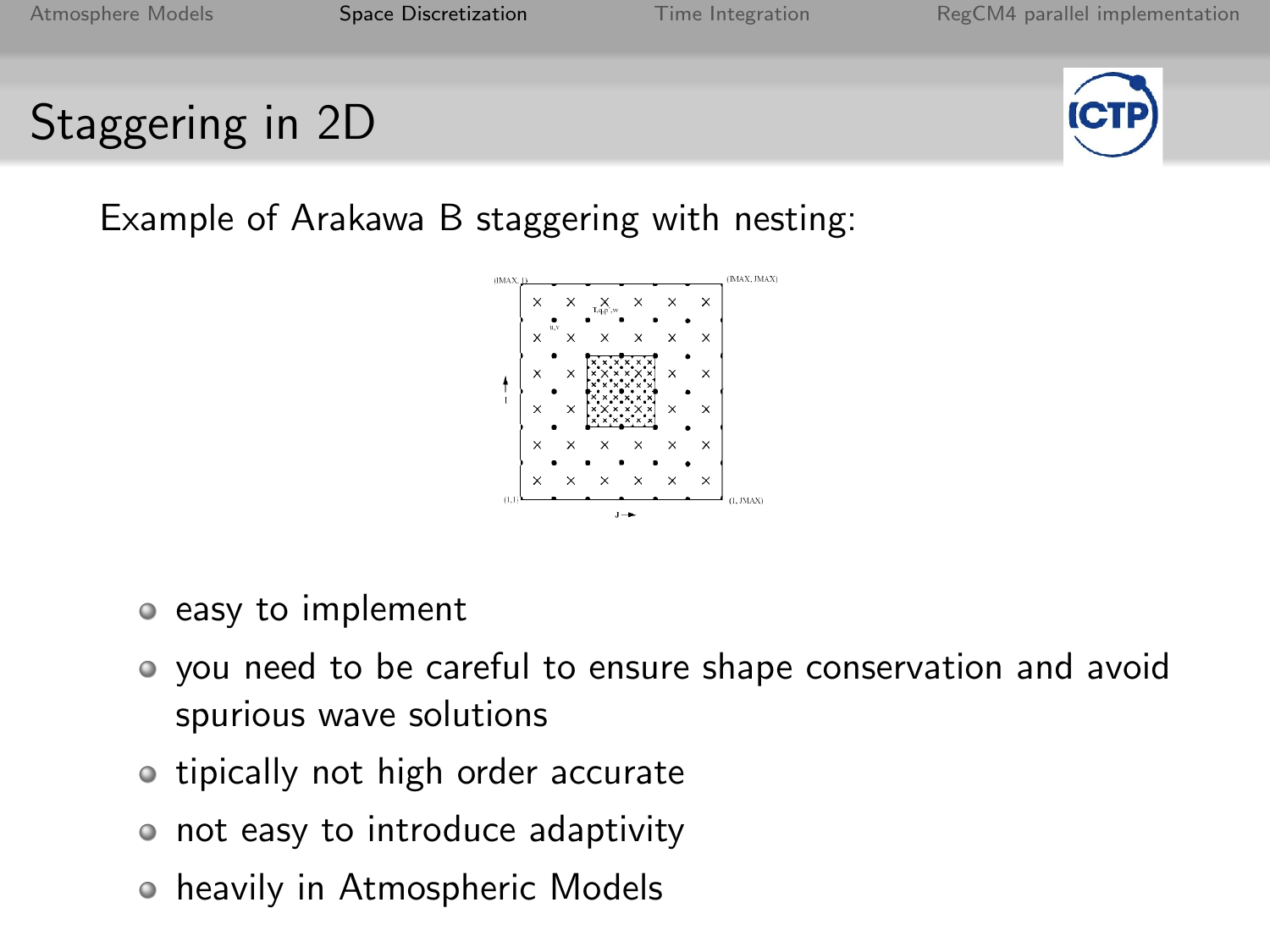#### Finite Volumes



 $\mathscr{D}_h = \{\mathscr{K}_i, \quad i = 1, \ldots, m\}$ , called mesh, is a partition of  $\mathscr{D}$  in nonoverlapping control volumes  $\mathscr{K}_i$  such that  $\mathscr{D} = \cup_{i=1}^m \mathscr{K}_i$  and  $h=max_i\big(diam(\mathscr{K}_i)\big)$  is a measure of the typical size of the elements of  $\mathscr{D}_h$ . The approximated solution is:

$$
\phi_i(t) = \frac{1}{|\mathcal{K}_i|} \int_{\mathcal{K}_i} \psi(\mathbf{x}, t) d\mathbf{x}
$$
\n(17)

They are inherently conservative, very robust, heavily used in industrial applications, mostly low order accurate (third order or less), but not used in atmospheric science.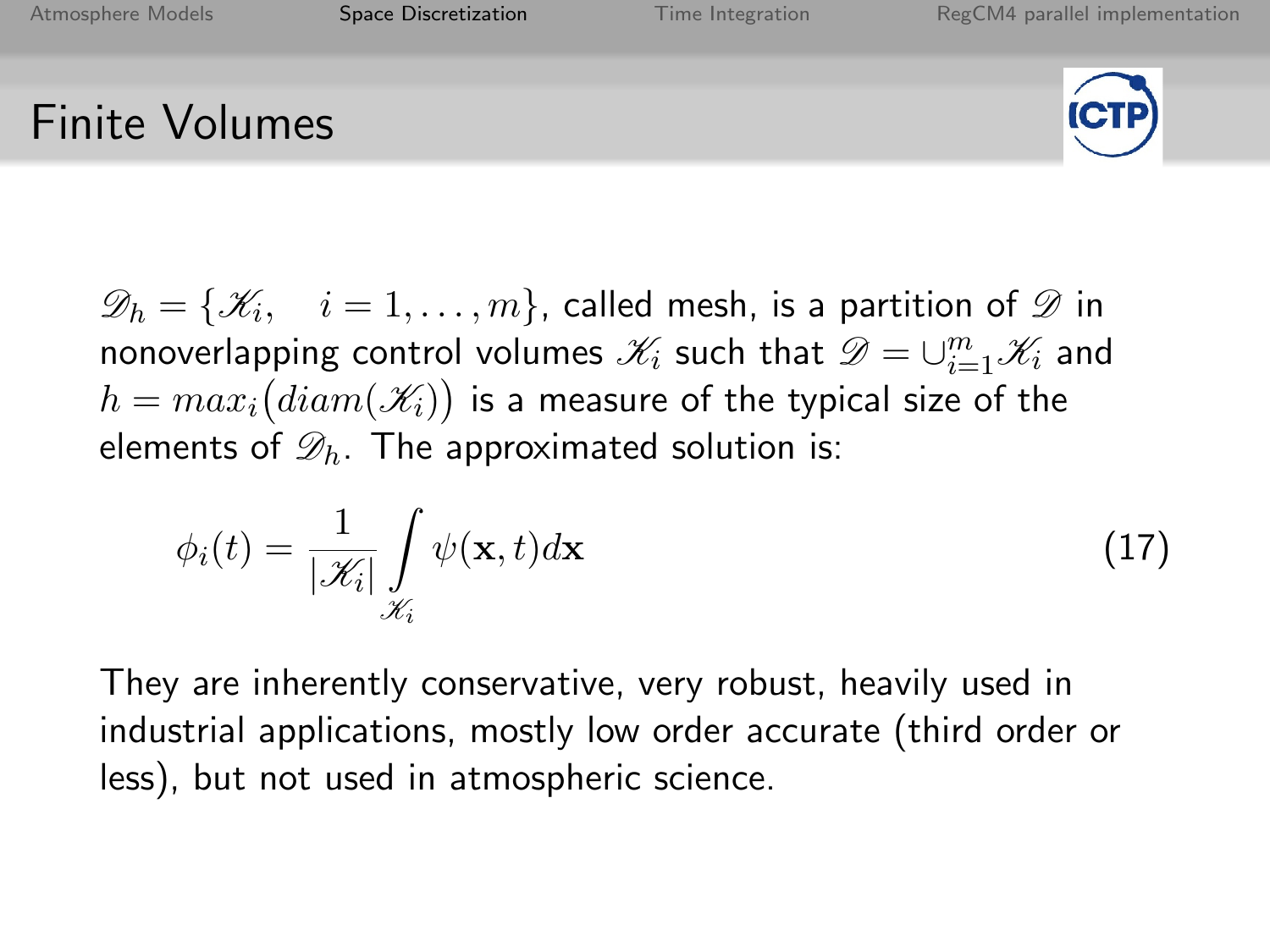### Flux form and source terms



The original continuous problem is rewritten in divergence (conservation) form

$$
\frac{\partial \psi}{\partial t} + \nabla \cdot \mathbf{F}(\psi) = \mathscr{S}
$$
 (18)

and integrated over each control volume  $\mathscr{K}_{i}.$  By application of Gauss theorem a set of equations is obtained for the evolution of the averages  $\phi_i(t)$  in terms of their fluxes across the control volume edges:

$$
\frac{d\phi_i}{dt} + \int\limits_{\partial \mathcal{X}_i} \mathbf{F} \cdot \hat{n} d\sigma = \int\limits_{\mathcal{X}_i} \mathcal{S} d\mathbf{x}
$$
\n(19)

these fluxes are not prognostic variables but need to be recovered by appropriate interpolation procedures from the cell averaged values (subgrid scale reconstruction).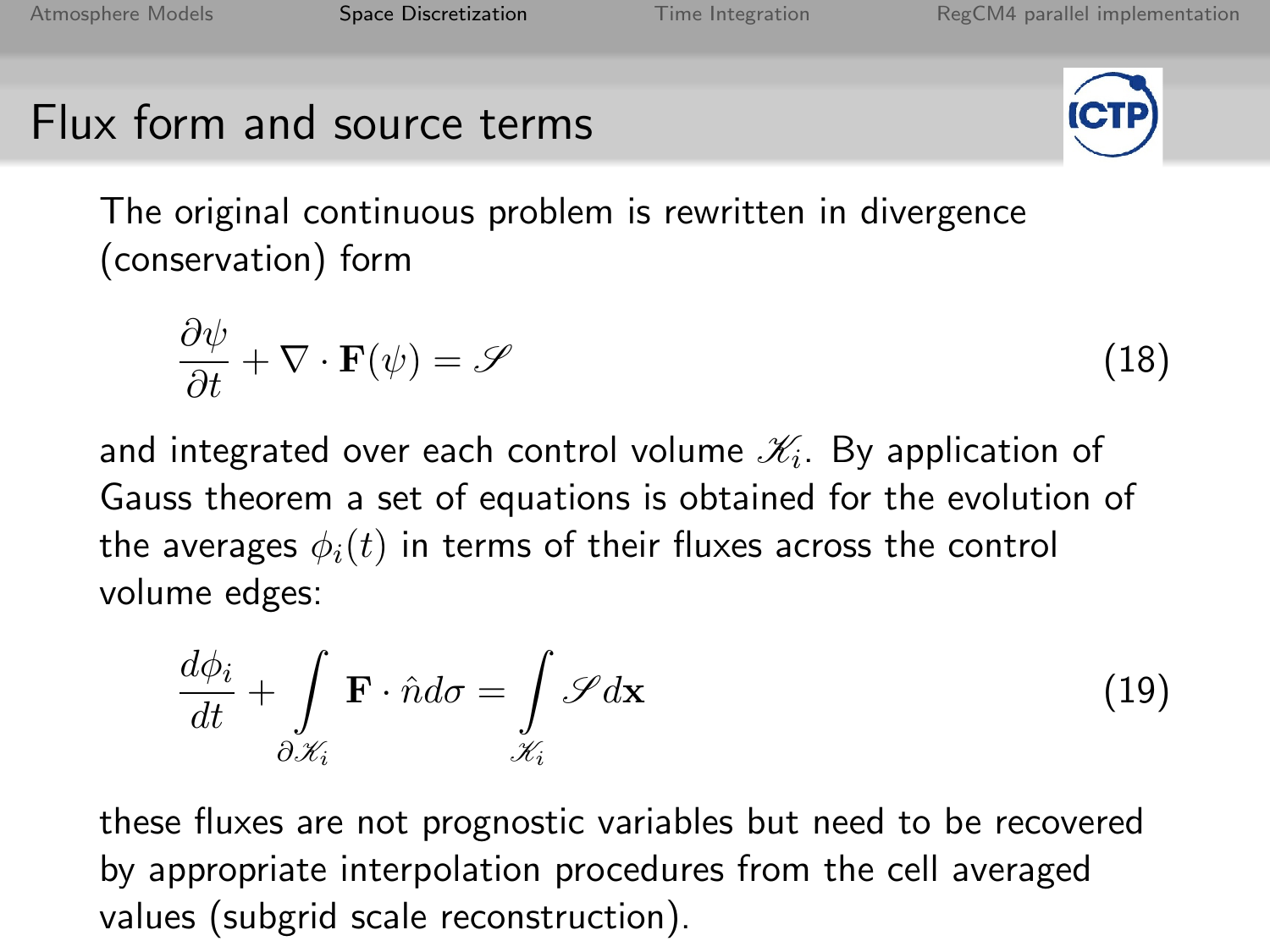### Spectral Transform Methods



They are the basis of all Global Circulation Methods.

- State Variables are not pointwise quantities, but the continuous field is written as a linear combination of modes.
- The Legendre function of first kind are a natural basis on the sphere.

$$
\psi(\mathbf{x},t) \approx \sum_{k=1}^{N} a_k(t)\phi_k(\theta,\phi)
$$
 (20)

$$
\phi_k(\theta,\phi) = \cos(m\phi) P_l^m(\cos\theta) \tag{21}
$$

$$
P_n^m(\mu) = \sqrt{(2n+1)\frac{(n-m)!}{(n+m)!}} \frac{1}{2^n n!} (1-\mu^2)^{\frac{m}{2}} \frac{d^{n+m}}{d\mu^{n+m}} (\mu^2 - 1)
$$
 (22)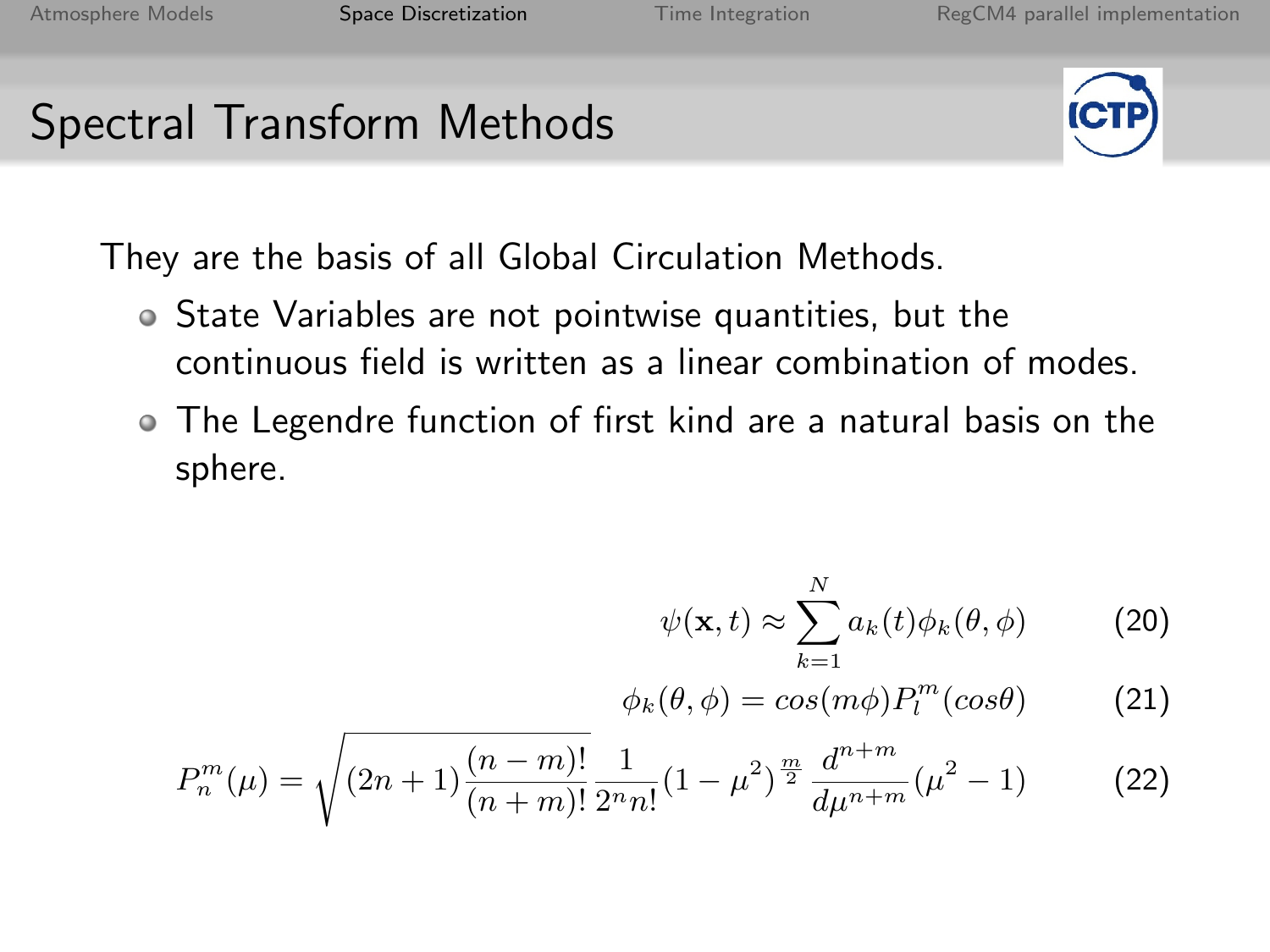## Spectral Transform Methods



Finite elements methods with the benefits of of the spectral transform methods with the locality principal of finite volume methods. Can be thought of as spectral transform in the element. Basis function in this case have compact support that can also jump at inter-element boundaries (discontinous Galerkin).

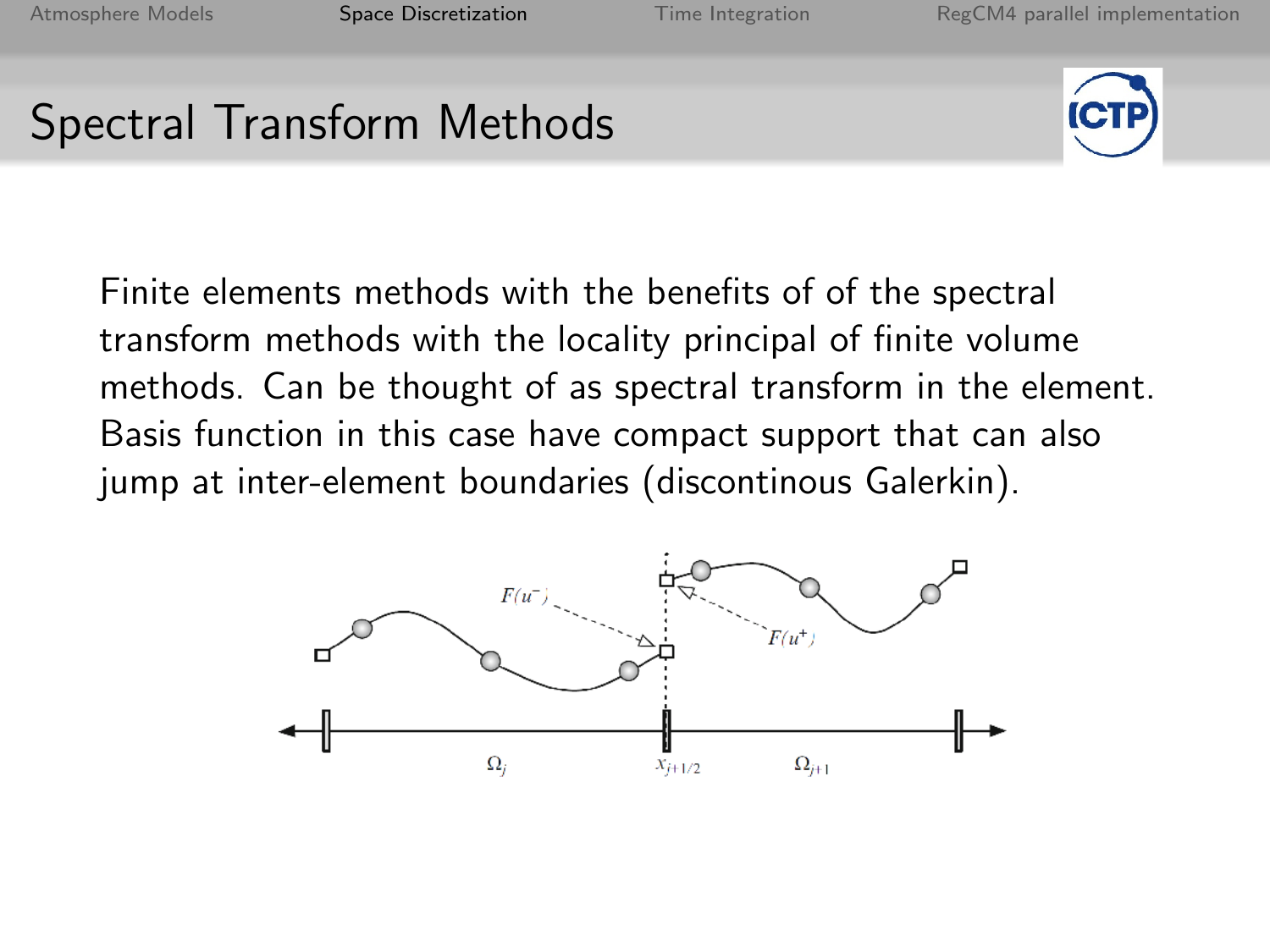### <span id="page-15-0"></span>Time discretization



The space discretized time continuous solution  $\phi_i(t)$ ,  $t \in [0, t_f]$ is approximated by introducing a timestep  $\Delta t = t_f/n$  and a set of discrete time levels  $t_k = k\Delta t$ ,  $k = 0, \ldots, n$ . The choice of  $\Delta t$ must comply with numerical CFL stability condition. Numerical ODE's methods give the fully discrete approximated solution:

$$
\phi_i^k, \quad k = 0, \dots, n; \quad i = 1, \dots, m \tag{23}
$$

Main approches include:

- <sup>1</sup> explicit schemes
- <sup>2</sup> semi-implicit schemes
- <sup>3</sup> semi-Lagrangian shemes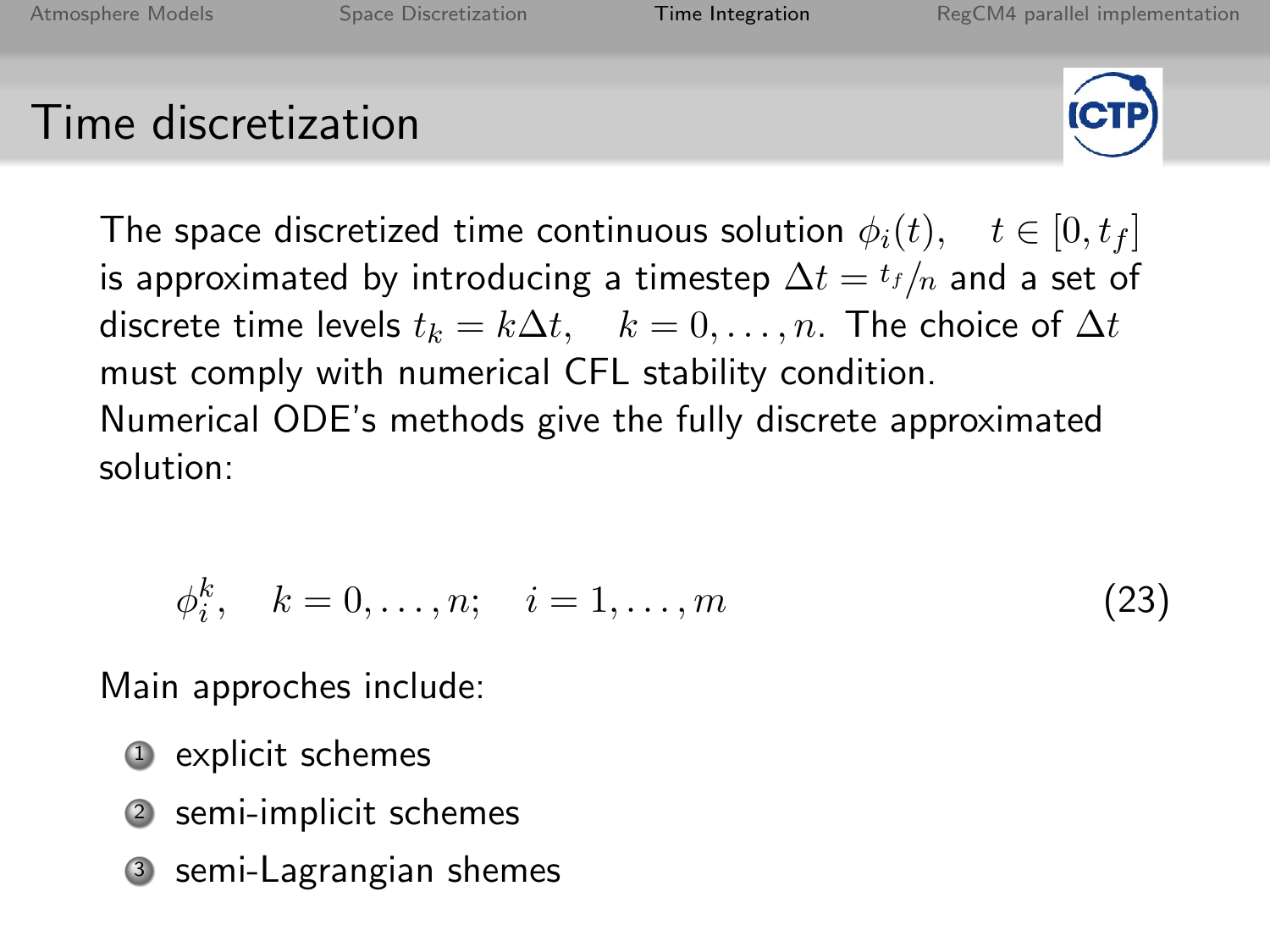### Explicit Scheme



The method do not require the solution of a system at each timestep to update the solution from one discrete time level to the next: decoupled.

One of the most popular explicit time discretization is the leapfrog. It is a multistep method (three time levels scheme) derived by approximating the time derivative by a centered difference approximation:

$$
\frac{\phi_i^{k+1} - \phi_i^{k-1}}{2\Delta t} = \mathcal{L}_h(\phi^k)_i
$$
\n(24)

Filters can be applied to remove computational modes from the solution. Efficiency of simple explicit schemes can be improved through the "split-explicit" or "mode splitting" technique: terms responsible for the fastest waves motion are treated separately, using a smaller timestep.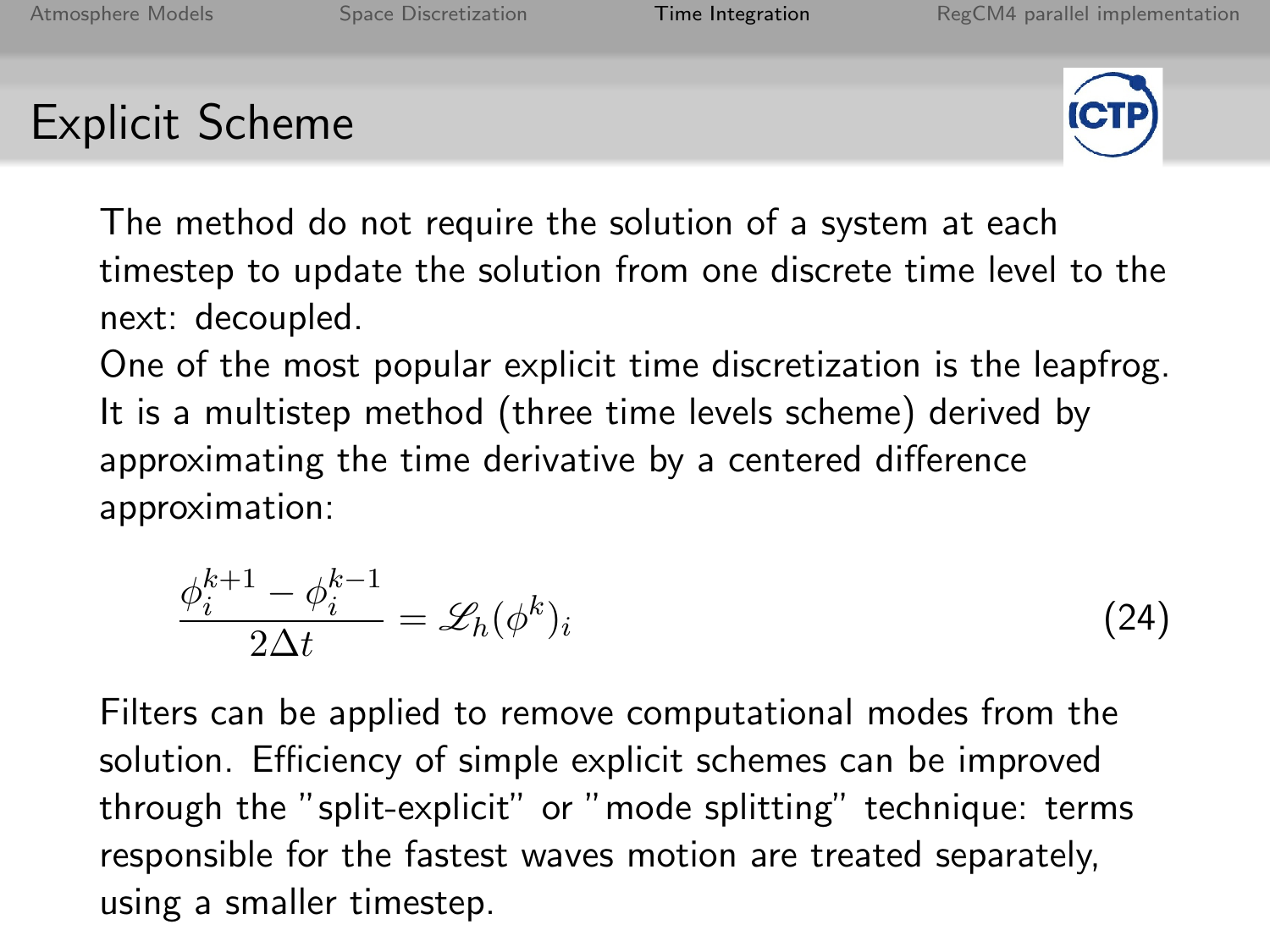### Semi Implicit Scheme



They usually requires the solution of a system at each timestep to update the solution from one discrete time level to the next. The most used is the so called Crank-Nicolson scheme:

$$
\frac{\phi_i^{k+1} - \phi_i^{k-1}}{2\Delta t} = \alpha \mathcal{L}_h(\phi^{k+1})_i + (1 - \alpha) \mathcal{L}_h(\phi^k)_i \tag{25}
$$

with  $\alpha \in [0, 1]$  averaging parameter: stability is guaranteed for  $\alpha \in [1/2,1]$  and second order accuracy for  $\alpha = 1/2.$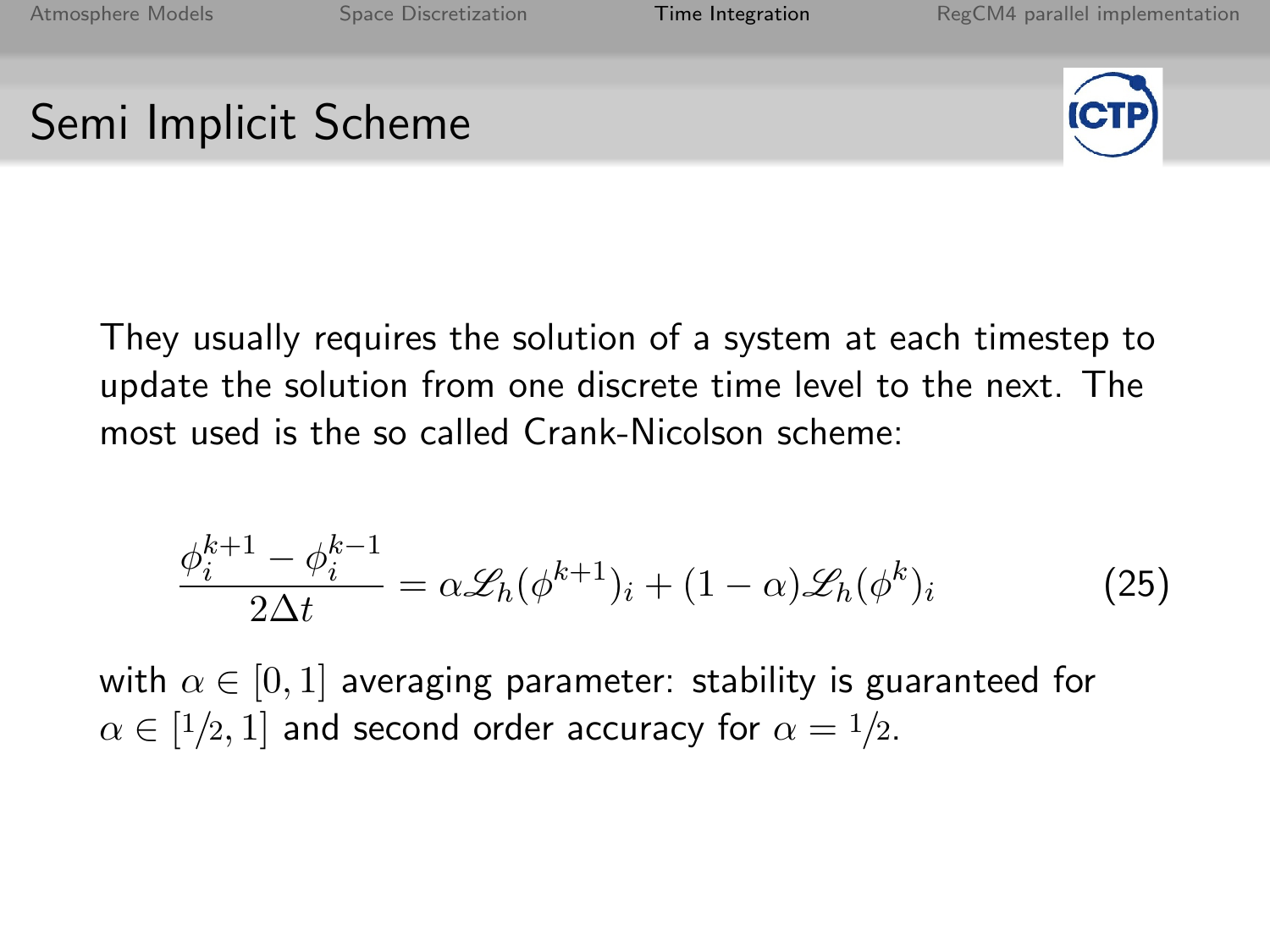#### Semi Lagrangian Scheme



SL method is a discretization approach that links the spatial and time discretization for advection equations. The governing equations can be written in advective form:

$$
\frac{d\psi}{dt} = \hat{\mathscr{L}}(\psi) \tag{26}
$$

where  $d/dt = \partial/\partial t + \mathbf{u} \cdot \nabla$  is the Lagrangian derivative. The above can be discretized as:

$$
\frac{\phi_i^{k+1} - \phi_{i,*}^{k-1}}{dt} = \hat{\mathscr{L}}_h(\phi^k)_{i,*}
$$
\n(27)

where  $\phi_{i,*}^k$  denote an approximation of  $\psi(\mathbf{x}_*,t^k)$  where  $\mathbf{x}_*$  is the so-called departure point, solution at  $t=t^k$  of

$$
\frac{d\mathbf{X}(t, t^{k+1}, \mathbf{x}_i)}{dt} = \mathbf{u}^* \mathbf{X}(t, t^{k+1}, \mathbf{x}_i), \quad \mathbf{X}(t^{k+1}, t^{k+1}, \mathbf{x}_i) = \mathbf{x}
$$
\n(28)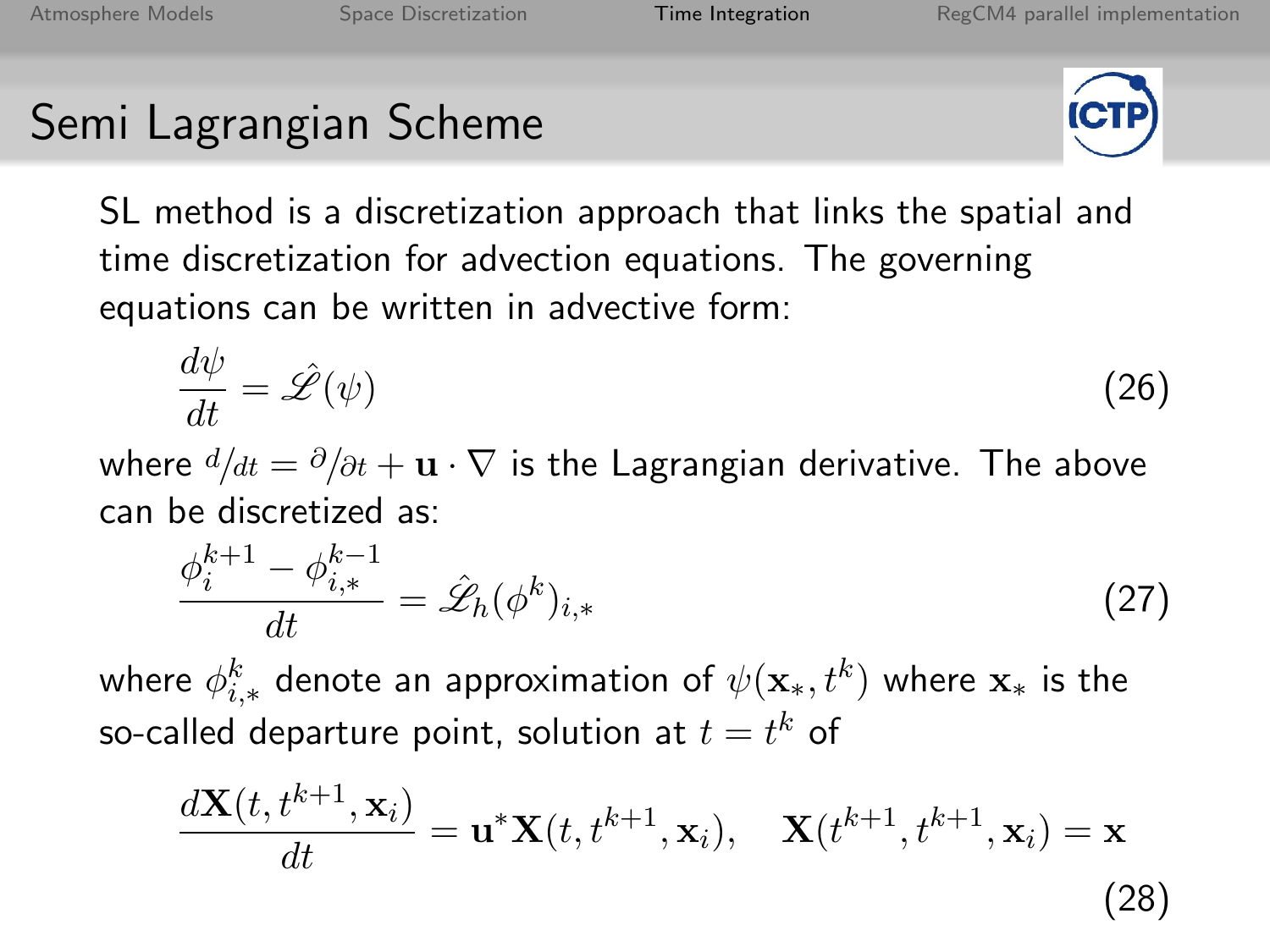### <span id="page-19-0"></span>Stencil code



Atmospheric models in their dynamical core are stencil codes:

- A class of iterative kernels which update array elements according to some fixed pattern, called stencil.
- Stencil codes perform a sequence of sweeps (called timesteps) through the simulation space, a 2- or 3-dimensional regular grid whose elements are referred to as nodes, cells or elements.
- In each timestep, the stencil code updates all array elements.
- Using neighboring array elements in a fixed pattern (called the stencil), each cell's new value is computed.
- Boundary values need to be adjusted during the course of the computation as well.
- Since the stencil is the same for each element, the pattern of data accesses is repeated.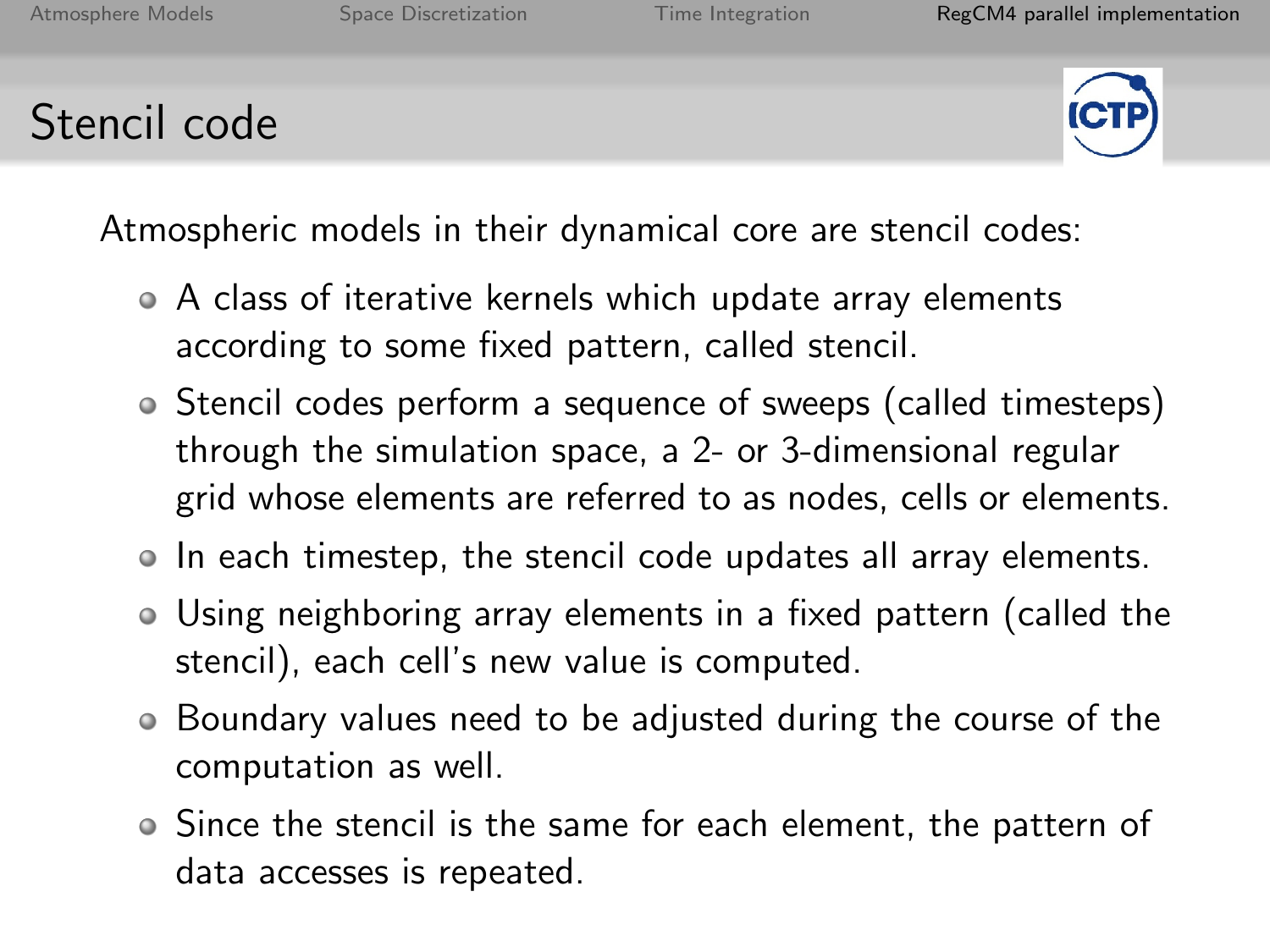### Ghost Points



The algorithm work on a patch library, which handles the synchronization of the ghost zone or halo and the boundaries.

|                 | $\left( \right)$<br>$(x,y-1)$ |                 |
|-----------------|-------------------------------|-----------------|
| ,,<br>$(x-1,y)$ | $\boldsymbol{P}$<br>(x,y)     | 1)<br>$(x+1,y)$ |
|                 | 1)<br>$(x, y+1)$              |                 |

The code loops over big arrays, and for this reason usually cannot perform efficient cache blocking or wrapping of the code for accelerators.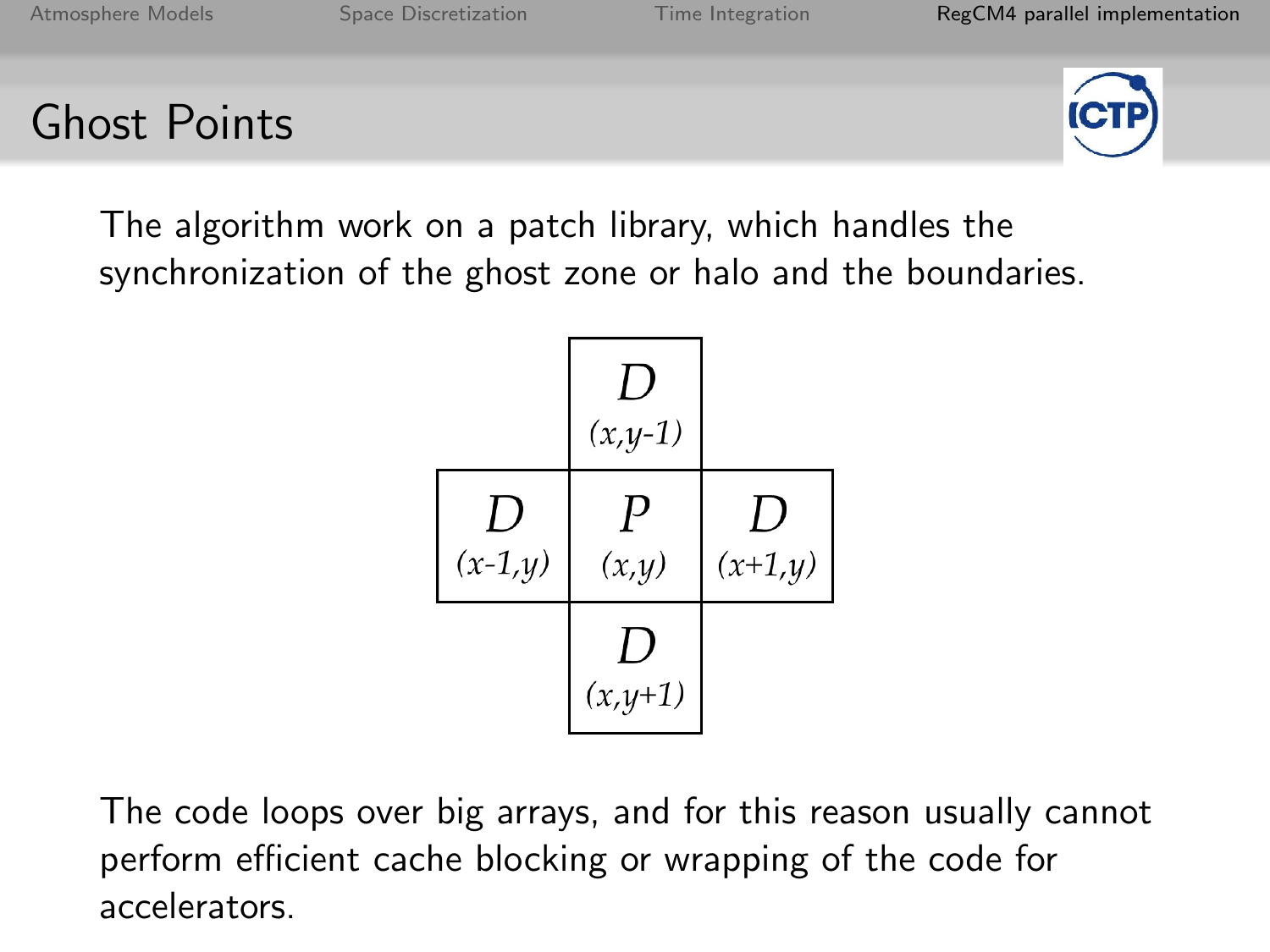### RegCM4 2D scheme



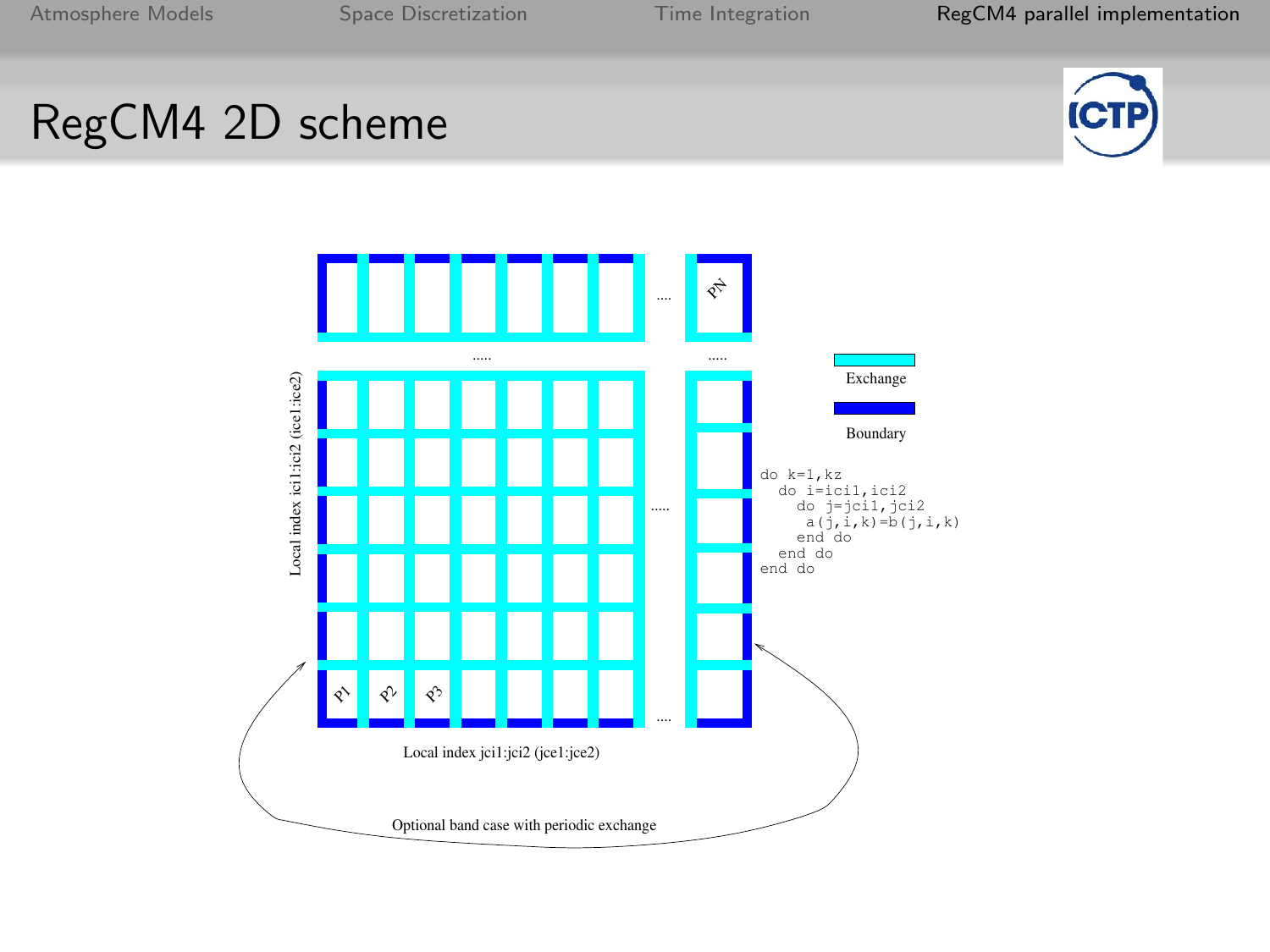### Cartesian Grid



RegCM4 works on a Cartesian 2D Grid

- Each processor has a 2D patch of the model domain
- Each processor may have exchange of ghost points
- Each processor may have boundary value area points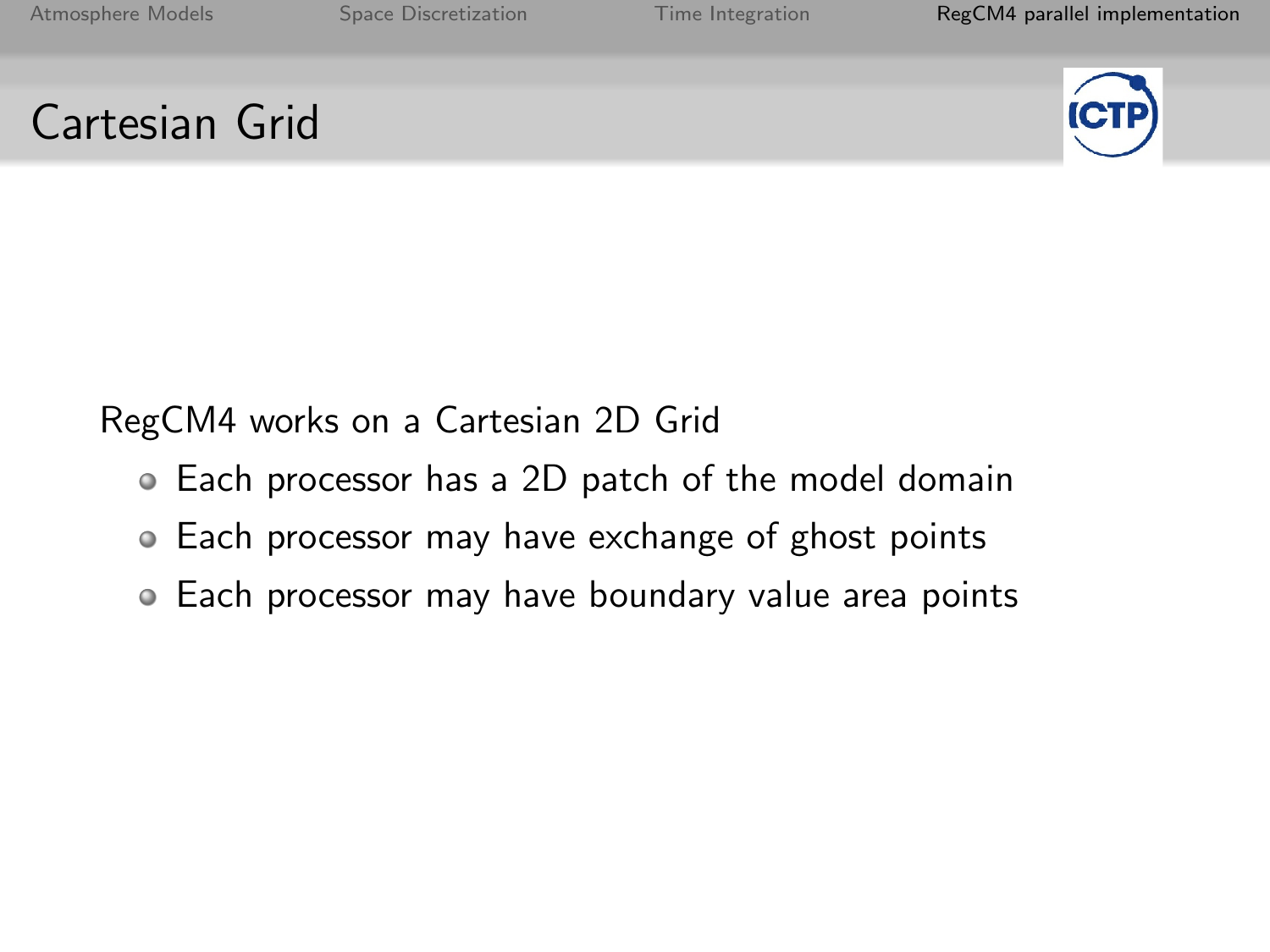# Cartesian Grid comunication library interface



- ۰ Different data types up to 4 dimensional
- O One to all (mpi\_bcast, mpi\_send, mpi\_recv)
	- call bcast(a) call grid\_distribute(a\_glob,a\_loc,j1) call subgrid\_distribute(a\_glob,a\_loc)
- All to one (mpi\_send, mpi\_recv)
	- call grid\_collect(a\_loc,a\_glob) call subgrid\_collect(a\_loc,a\_glob)
- Ghost point exchange (mpi irecv, mpi send, mpi wait, mpi sendrecv) call exchange(a)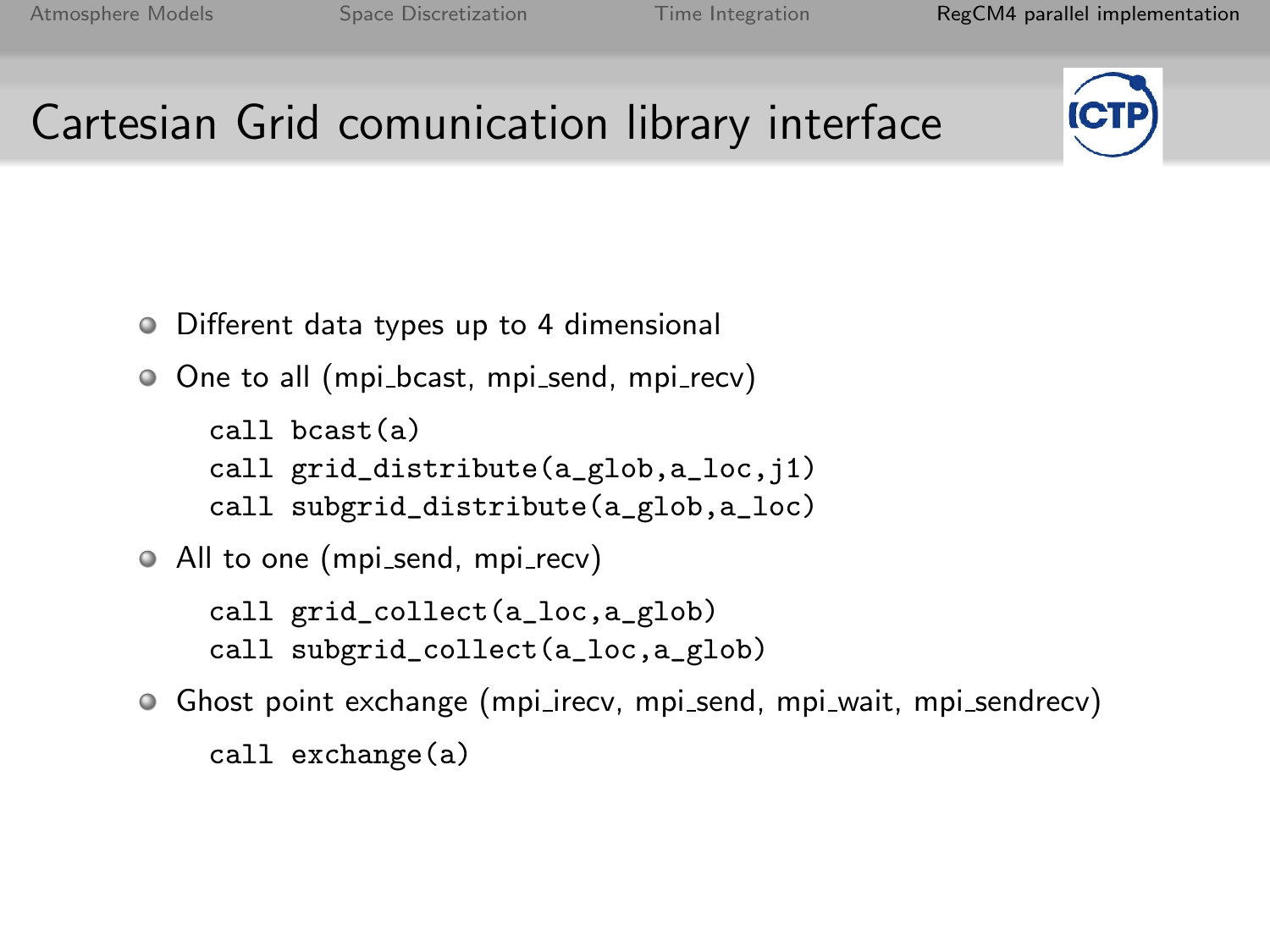# RegCM4 MPI 1D surface masked scheme



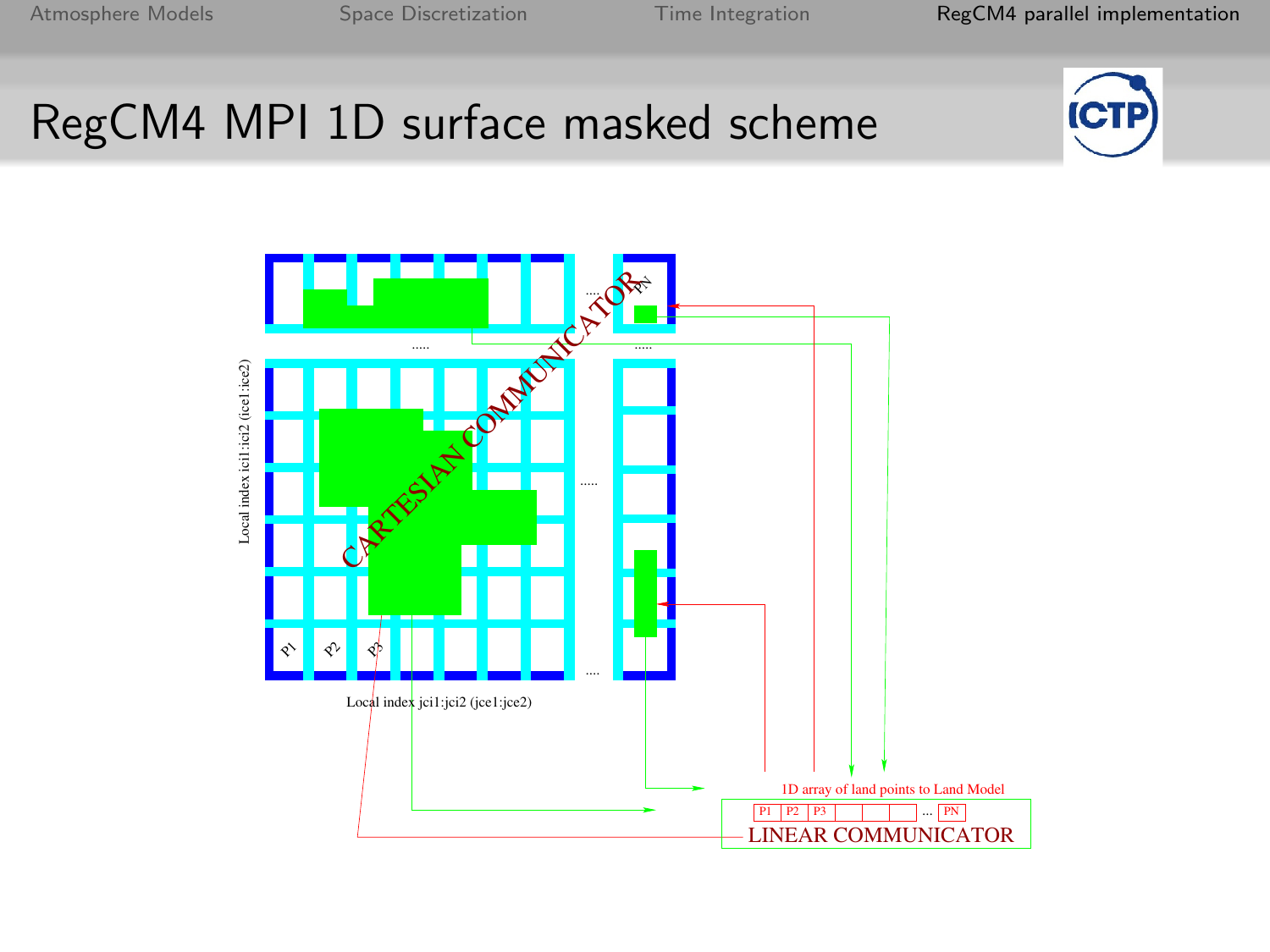# Cartesian To Linear comunication interface



- Different data types up to 4 dimensional
- type(masked\_comm), uses mpi\_scatterv, mpi\_gatherv
- Each processors gives its internal 2D grid, gets 1D land point vector. We have also the option to order up things on the global grid first.

call c2l\_ss(masked\_comm,local\_matrix,vector) call c2l\_gs(masked\_comm,local\_matrix,vector) call glb\_c2l\_ss(masked\_comm,global\_matrix,vector) call glb\_c2l\_gs(masked\_comm,global\_matrix,vector)

- Each processor gives 1D land point vector, gets its internal 2D grid
	- call l2c\_ss(masked\_comm,vector,local\_matrix)
	- call glb\_l2c\_ss(masked\_comm,vector,global\_matrix)